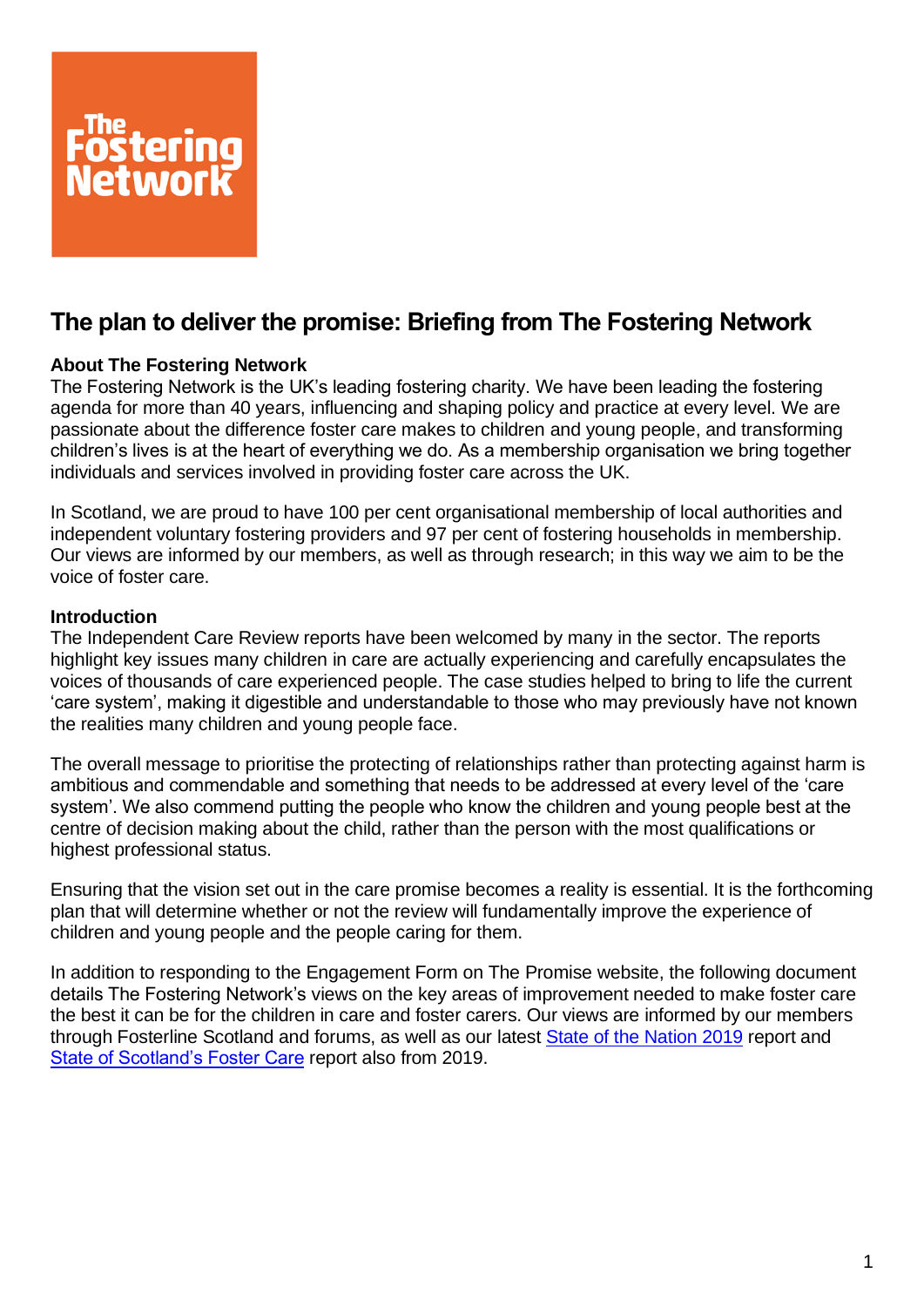### **1. A national register of foster carers**

*The Promise* states that 'Scotland should *consider* a national register for Foster Carers recognising that they care for children within their own home. That must operate in a supportive way that is aligned to the underlying values of how Scotland must care' (emphasis added, p.78).

We think that the plan should do more than consider a register. We believe that a register of foster carers, held by an external body, should be introduced in Scotland and would address three key issues in the fostering system:

- 1. The need to increase the status of foster carers in the team around the child,
- 2. The difficulty of foster carers moving from one service to another and,
- 3. The need for more robust safeguarding measures in the fostering sector.

To be clear, we are not talking about placement matching or fostering recruitment registers, both of which we believe are local activities and are best carried out by local authorities and fostering services.

### **1.1Status**

Our *State of the Nation* (2019) survey found that less than two thirds (63 per cent) of foster carers in Scotland felt valued in the team around the child by the child's social worker, despite often being the person who knows the child best. These feelings of being undervalued and not treated as a professional were mirrored in *The Promise*, for example it is recommended that: '[d]ecision makers must listen to everyone relevant to children and families. There must be no barrier to people who are close to the child from sharing their views' (p. 33) and that 'Scotland's understanding of the workforce must primarily be about their role in terms of the degree of closeness of relationships they have with children, rather than their status as paid/unpaid or in terms of professional/voluntary' (p.97).

We believe a national register would improve the formal status of foster carers to allow the role to be more recognised and valued within the sector and by the general public. It would bring foster carers in line with other parts of the children's workforce who are registered, regulated and have an accredited pre- and post-approval training framework (this is covered in more detail below under the *Support and training* section). Completion of accredited training pre-approval would be required to get onto the register and ongoing training would have to be carried out to maintain that position.

### **1.2 Portability**

We believe that in addition to improving the status and experience of foster carers, a register would also improve portability between fostering providers.

Our *State of Scotland's Foster Care* (2019) survey found that only 13 per cent of foster carers had moved to another service at the time of the questionnaire. Of those foster carers who had moved or were in the process of moving, the vast majority had to re-do the approval process and on average, across the UK, re-registration took 6 months. Significantly, an additional 13 per cent of respondents had wanted to move but had not moved for a variety of reasons, including concerns about the time and effort required to go through the assessment and approval process again and worries over the status of current long-term placements.

We believe making it easier for foster carers to move services would increase standards in terms of the support, training and respect given to foster carers. When a foster carer decided to move to another fostering service the new fostering service would be able to carry out a simple check of the national register to confirm their approval status and then would only need to carry out local checks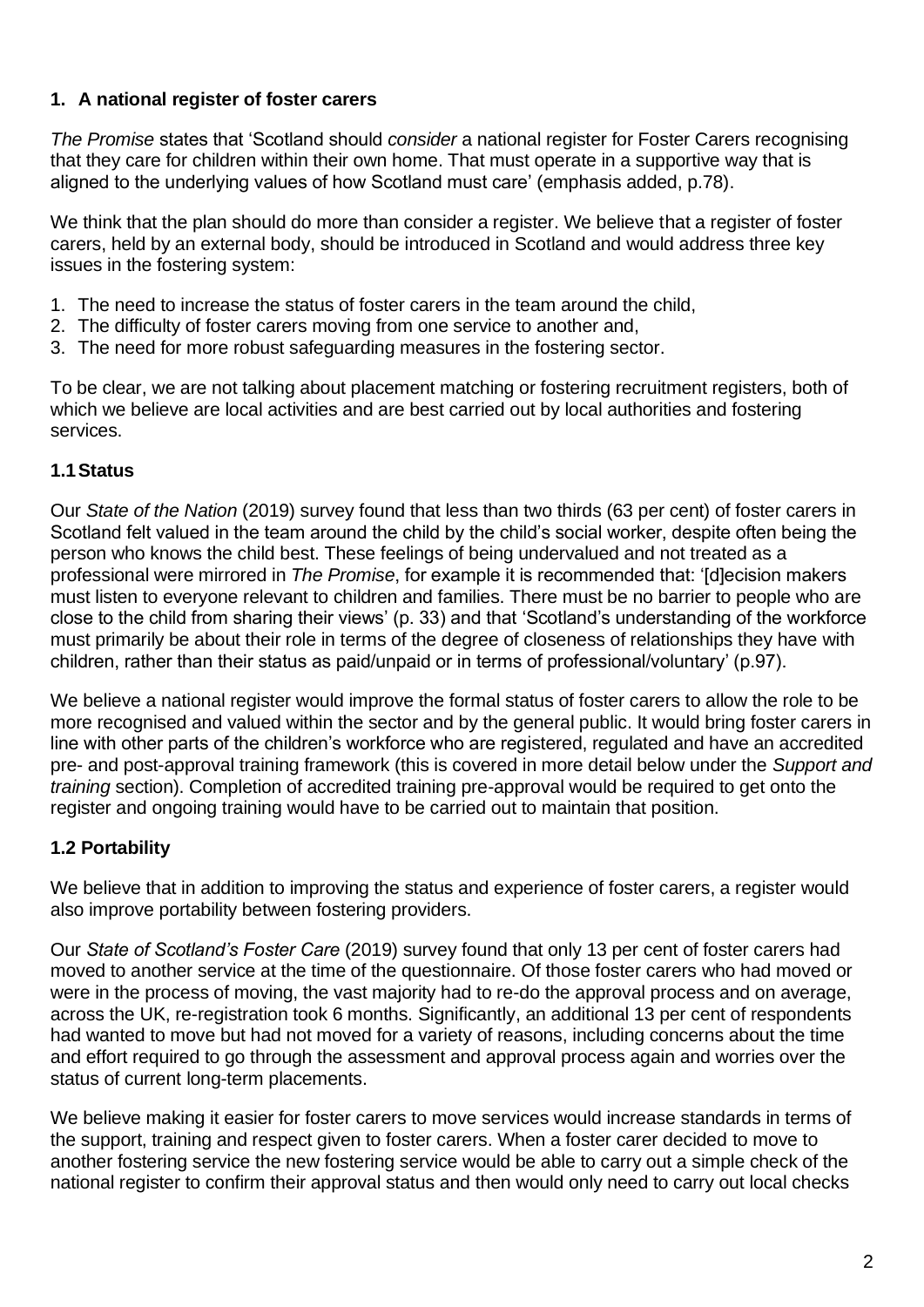and interviews. It would place appropriate decisions with the fostering service – deciding if the carer met the needs of their service rather than making decisions on suitability to foster which have already been ascertained through the approval process. It could also aid in retaining good quality foster carers.

# **1.3 Safeguarding**

The third benefit of a register is that it would address current safeguarding loopholes that currently can occur when a foster carer transfers fostering service. A national register would prevent carers who have had their approval removed by one service moving to another service without declaring it in the approval process, or by resigning from the previous service before their approval is removed because they are deemed no longer suitable to foster. Under our suggested model, when a prospective foster carer applies to a new fostering service, the fostering service can do a simple check on the register to see whether they have ever previously fostered.

The registration body would make final decisions on a foster carer's continued suitability to remain on the register. All qualifying determination decisions regarding someone's suitability to continue to be approved would have to be referred to the registration body by fostering service providers and that body would make the final decision. In relation to improving safeguarding within the system, foster carers, therefore, could be removed or refused entry to the register if: the foster carer does not meet the entry requirements; or the registration body makes a decision to deregister based on a referral from a fostering service.

# **The plan should include:**

• Details on how and in what form a register of foster carers is going to be implemented in Scotland.

### **2. Foster carer pay**

All foster carers receive a weekly fostering allowance from their fostering service when they have a child in placement, which is designed to cover the cost of caring for a child in foster care. This includes food, clothes, toiletries, travel and all other expenses incurred and varies depending on the age of the child. Some fostering providers in Scotland do offer supplements to the weekly allowance, for example, money for baby items, school trips and driving lessons, but there is a lack of transparency about these extras and there is no guaranteed minimum amount that foster carers will receive to cover the costs of looking after the children in their care.

The Fostering Network has been campaigning on foster care allowances for over 40 years. The Scottish Government remains the last government in the UK not to have minimum set allowances for foster carer despite one being promised in the 2016 Scottish National Party manifesto, our allowances survey showing that foster care allowances in Scotland vary considerably and the majority are not rising with inflation (*Scotland Foster Care Allowances Survey 2019-20*, 2020), and our *State of the Nation* (2019) survey finding that 60 per cent of foster carers in Scotland felt the allowances they received did not cover the full cost of looking after the child. The large geographical variation in fostering allowances leads to a postcode lottery when it comes to how much money is provided for caring for children in foster care. A national minimum allowance is an essential tool to offer all children in Scotland the basic level of care.

While foster carers in Scotland get a fee for their time, skills and experience, the amount varies considerably. We believe that all foster carers should be paid for their time, skills and expertise, preferably via a tiered payment scheme, and carers should receive retainer fees between placements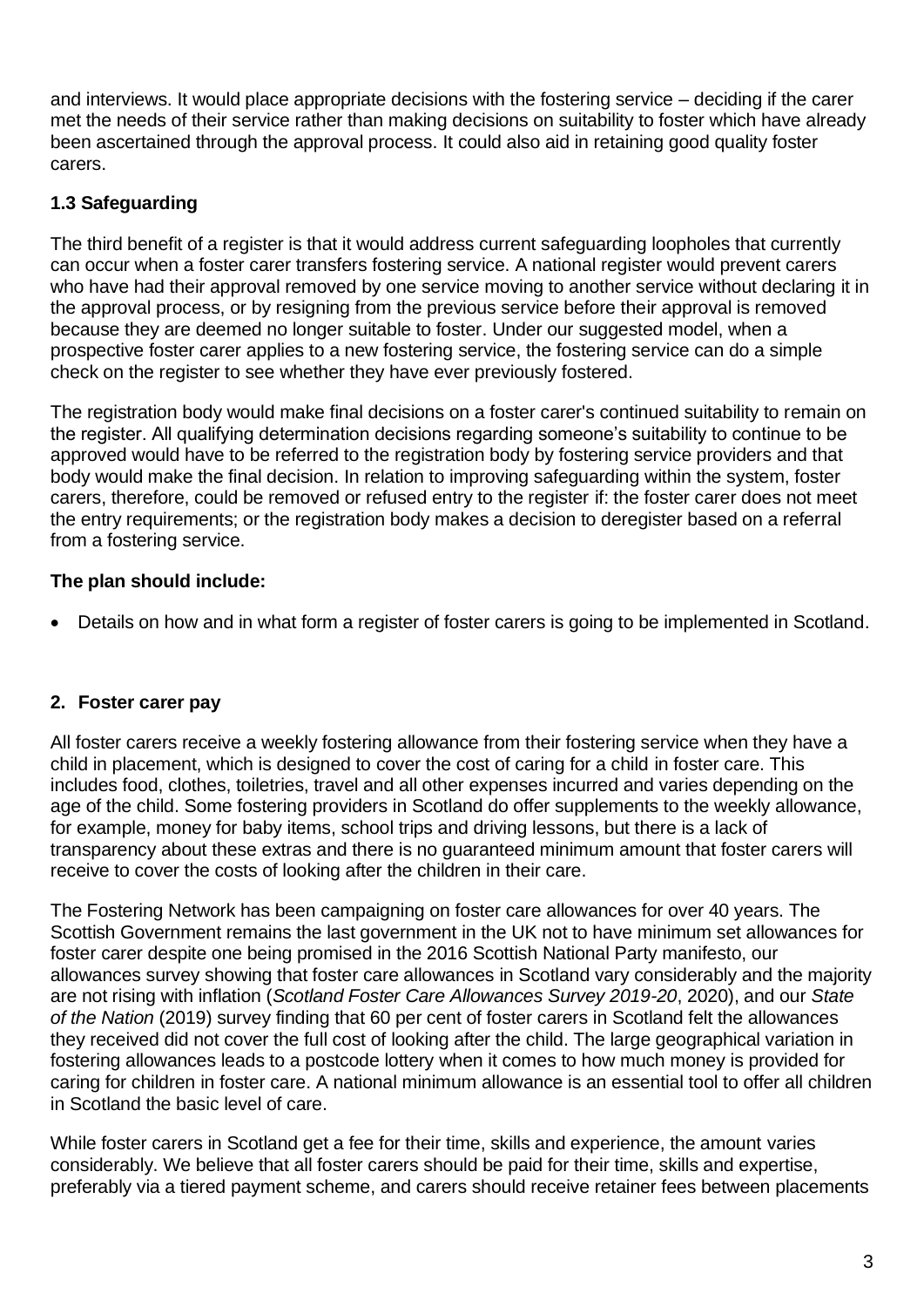and while any investigation is ongoing in relation to an allegation. We believe in this as, like *The Money* report states, the remuneration of care workers is profoundly disconnected from their social value.

We believe that all foster carers should be paid for their time, skills and expertise, preferably via a tiered payment scheme, and carers should receive retainer fees between placements and while any investigation is ongoing in relation to an allegation. We believe in this as, like *The Money* report states, the remuneration of care workers is profoundly disconnected from their social value.

*The Promise* recognised that meeting all the needs of a child can be challenging. We stress that particularly in relation to the needs of those who have come into contact with the care system who may have experienced trauma and will need extra support. *The Promise* states that '[t]o provide the care that children require, foster carers must be sufficiently financially maintained' (p. 77). We strongly argue that this needs to be addressed more thoroughly in the plan.

### **The plan should include:**

- The introduction of and funding for a national minimum fostering allowance that covers the true cost of looking after a child. A national minimum allowance is an essential tool to guide fostering services in offering a basic level of financial support to cover the cost of caring for children in foster care.
- Appropriate resource to ensure foster carers receive a fee payment for their time, skills and expertise, preferably via a tiered payment scheme.
- The introduction and funding of retainer fees for foster carers between placements and while any investigation is ongoing in relation to an allegation.

### **3. Relationships**

The theme of relationships was clear and pertinent throughout the Independent Care Review and we absolutely agree that supporting caring and positive relationships are key within the 'care system'. The prevailing culture where relationships are not supported needs to be challenged. The relationship and bond that is developed between children in care and their foster carers are key to children's outcomes and to placement stability, a further protective factor to improving children's outcomes (*The Course of Inattention and Hyperactivity/Impulsivity Symptoms After Foster Placement*, 2010; *Disruptions in Foster Care*, 2007).

We lead on the Keep Connected campaign across the UK which calls on everyone - including governments, social work professionals, fostering services, foster carers and adopters - who play a part in enabling children and young people to move within, or out of, the care system to support them to maintain their most important relationships when it is in the child's best interest. (*Keep Connected: Maintaining Relationships When Moving On*, 2016).

*The Promise* stressed the importance of supporting 'not only sibling relationships… but cousins, stepsiblings and a range of other relationships including former carers' (p.63) and that this can be achieved through ensuring that foster carers are aware that 'their primary purpose is to develop nurturing, patient, kind, compassionate, trusting and respectful relationships so that the children in their care feel loved and safe' (p. 77).

We are pleased to see that relationships with former foster carers will be included in the quidance to accompany the Children (Scotland) Bill. This is a vital step towards ensuring children and young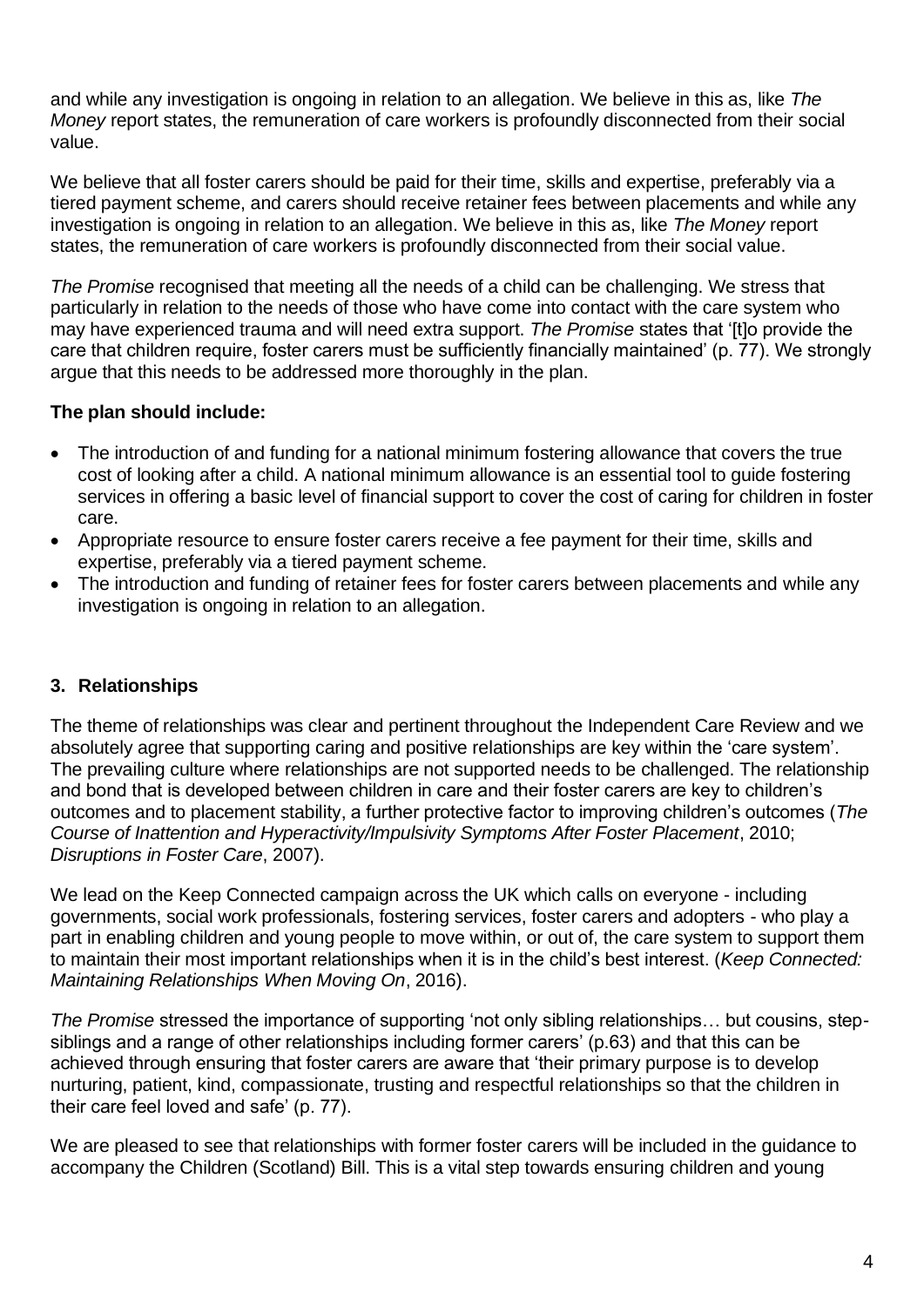people in care are enabled to remain in contact with their former foster carers and that foster carers are enabled to support children they have previously cared for as they move home, move to a permanent placement, or move into and through the leaving care process. The relationships foster carers form with children are essential to the development of the child and have an impact on the ability to form future positive relationships.

# **The plan should include:**

- Additions to the Care Inspectorate inspection process that directly consider how children in care's relationships are being built and supported.
- Local authorities must ensure that contact between children and their former foster carers is encouraged and supported, challenging the prevailing culture where necessary.
- The development of the foster carer's role to maintain contact after a child moves on, and support for foster carers to carry this out.
- The adoption of the Keep Connected Principles<sup>1</sup> by all relevant parties and the embedding of them in their policies and practice accordingly.

# **4. Support and training**

Fostering is an immensely rewarding role, but it can often be challenging. Therefore, the formal support foster carers receive at an organisational level and the informal support from their family, friends and peers is crucial and can make a difference to the stability and success of placements. Additionally, foster carers tell us that the children and young people they foster require increasingly additional support, and children need carers who have an understanding of the impact of early trauma and are aware of the needs for the children they care for. There is a corresponding increased demand for foster carers who are trained to meet these needs.

### **4.1 Support**

*The State of Scotland's Foster Care* consistently highlights support to foster carers as something that needs improving. Only 44 per cent of foster carers in Scotland rated support from the child's local authority as excellent or good. This finding supports the often reported disconnect between foster carers and children's social workers which can reduce the effectiveness of the placement. *The Promise* recognises that reflection, supervision and support must be recognised as an essential part of practice for anyone working with children (p.100). For foster carers, this needs to come from their fostering service and the child's placing authority and include short break provision and out of hours support.

Peer support should also be encouraged and facilitated. The Independent Care Review echoed this and stated that there should be 'places in every community for parents of young children to go for support and advice, to meet other local parents and to stay and play with their children' (p.49). Models like this exist and should be promoted throughout Scotland. The Mockingbird family model<sup>2</sup> is one example. Relationships are held central to the programme and the hub home builds strong connections with all those in the constellation, empowering families to support each other and overcome problems before they escalate or lead to placement breakdown and increasing protective factors around children.

<sup>&</sup>lt;sup>1</sup> The Fostering Network's Keep Connected Principles, available [here.](https://www.thefosteringnetwork.org.uk/sites/www.fostering.net/files/content/keepconnectedprinciples.pdf)

<sup>&</sup>lt;sup>2</sup> Read more abou[t the Mockingbird family model.](https://www.thefosteringnetwork.org.uk/policy-practice/projects-and-programmes/mockingbird-programme)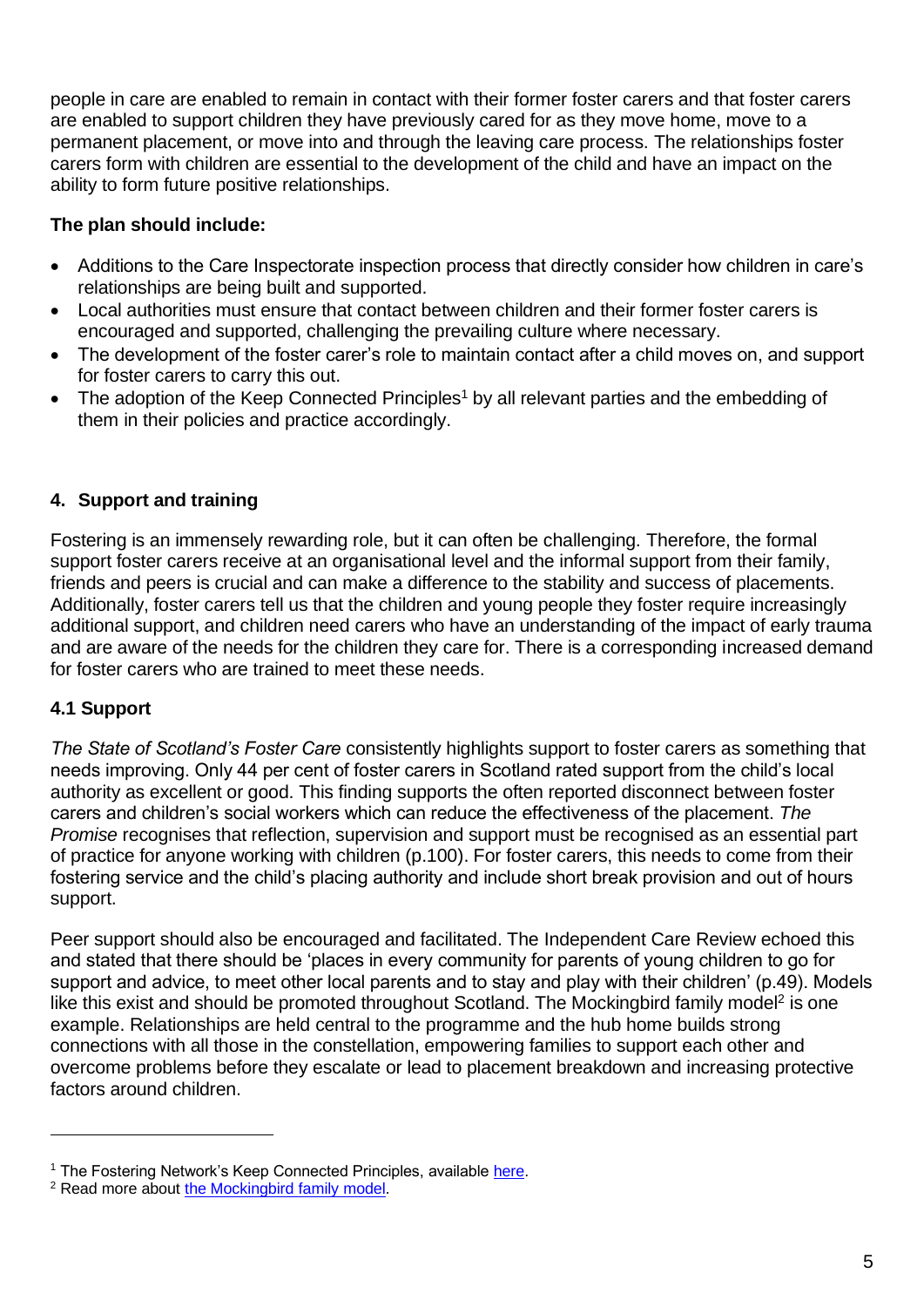### **4.2 Training**

The Promise states that there must be a rethinking of learning and training in Scotland to create a well-supported workforce that can operate across disciplines. The Scotland learning and development standard for foster care was written in 2017. Its implementation, however, has been on hold pending the outcome of the care review. Now the review is published, we would encourage the implementation of this framework across Scotland. In addition, it is essential that knowledge of fostering is included in training for social workers to enable them to work more effectively with the primary carers of three-quarters of children looked after away from home and family in Scotland.

We are repeatedly told by foster carers that the support they receive needs to be improved. Through our *State of the Nation* (2019) survey, foster carers in Scotland reported that therapeutic parenting, behaviour management, mental health, specialised first aid and attachment were the top five training gaps that needed to be identified. This is echoed in *The Promise* that states that carers should have a clear understanding of trauma, and how to respond to and love children who have experienced deeply disturbing and distressing things (p.73). It is essential that foster carers feel properly supported and confident to perform their increasingly specialised role. The plan must identify further training gaps across the sector, including training on foster care to other professionals (including education, health and social work professionals), and implement training on these topics.

### **The plan should include:**

- The introduction of tailored support for foster carers that takes into consideration the individual needs of the child they are caring for as well as the developmental stages of the child.
- Recommendations such that all services should provide clarity on the availability of short break provision and a dedicated, responsive out of hours fostering support service for carers. This support should be delivered as agreed.
- Peer support opportunities to be enabled and promoted at a local level.
- Good practice models that offer intensive peer support and aim to prevent placement breakdown, such as the Mockingbird Family Model and Fostering Community Champions<sup>3</sup> should be further explored and invested in.
- A learning and development framework for foster carers to be implemented at a national level covering accredited and standardised pre- and post-approval training.
- Knowledge of fostering to be included in training for social workers to enable them to work more effectively with foster carers.
- The promotion of joint training opportunities for social workers and foster carers.

### **5. Recruitment and retention**

Poor foster carer retention is often linked to foster carers feeling unsupported, receiving inadequate short break provision and having low levels of wellbeing (*State of the Nation*, 2019). A number of studies have identified feeling respected by supervising social workers, the child's social worker, and fostering agency are important factors for foster carers when deciding whether to continue to foster ('*No-one told us it was going to be like this'*, 2016). Increasing the support, training, confidence and

<sup>&</sup>lt;sup>3</sup> [Fostering Community Champions](https://www.thefosteringnetwork.org.uk/policy-practice/programmes-and-projects/fostering-community-champions) was run by The Fostering Network and funded by Big Lottery in Scotland from 2014 to 2018.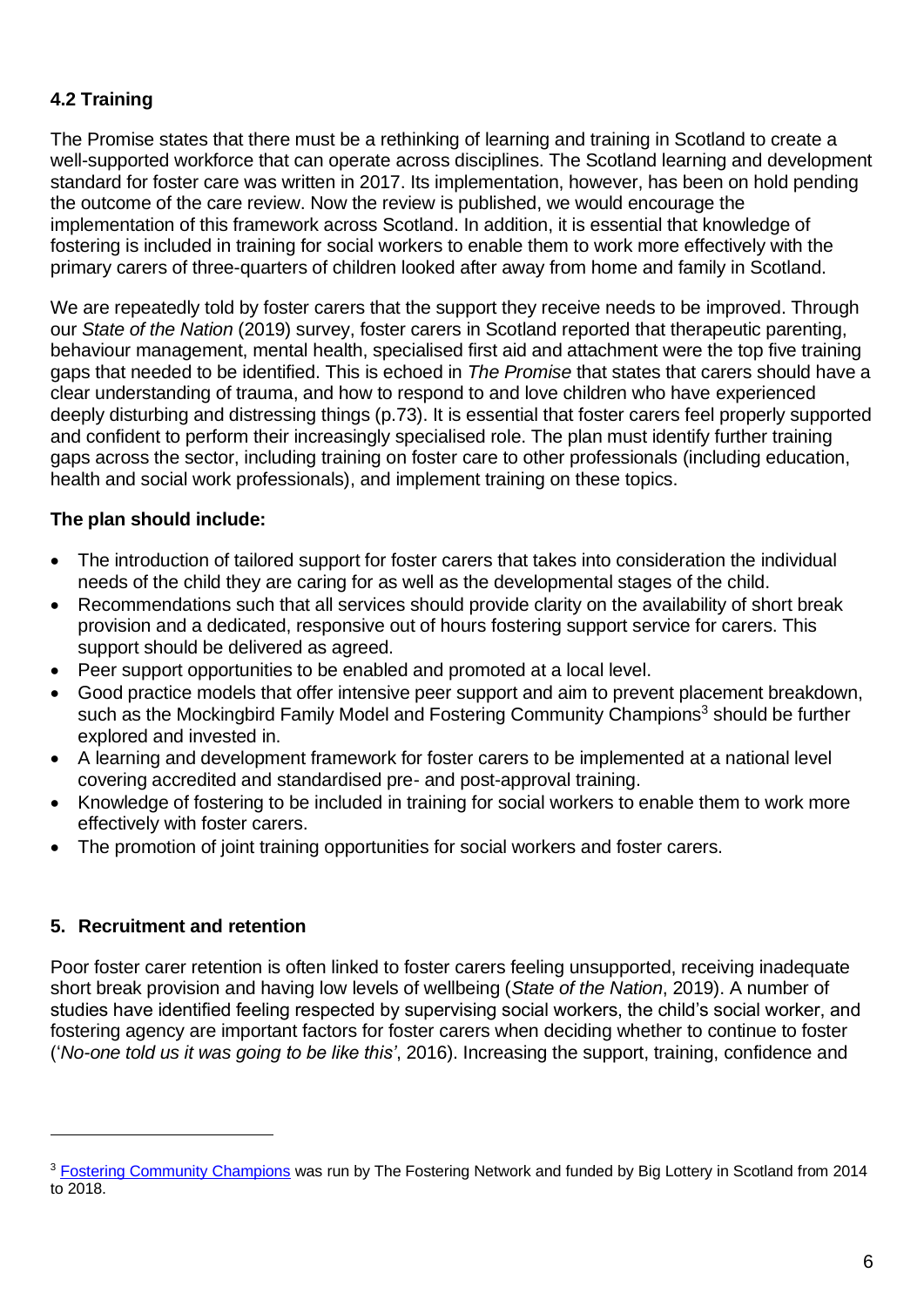portability for foster carers therefore, will no doubt have a positive effect on the retention of foster carers and could even encourage more people to consider taking up the role.

We believe that fostering services should work together to make best use of the existing foster carer workforce, and to recruit only where there is a need. We would like to see the increased use of regional consortia for needs-led and targeted recruitment, to increase effectiveness and reduce duplication. Communicating with foster carers about why they have vacancies is also crucial.

It is important that placing authorities make best use of the existing foster carer workforce and ensure they are recruiting the right foster families to meet the needs of the children in and entering care. This is important not only to accommodate sibling groups, but the increased complex needs of children and young people entering the 'care system'.

*The Promise* states that 'Foster carers must always be recruited on the basis of their values' (p.77). We believe that this needs more explanation in the plan, particularly around how values are assessed. Foster carers should be recruited for their compassion, attitudes, skills, abilities and belief that all children have the right to be loved and cared for.

### **The plan should include:**

- More aspirational standards, above just minimum standards, to be introduced for fostering.
- Children's experiences and outcomes to be at the heart of commissioning.
- Best practice guidelines stating that each local authority must conduct an annual needs analysis of their local looked after children population in order to determine types of care placements required.
- Recommendations such that all recruitment of new foster carers should be targeted to meet the needs of the current care population, based on local authorities' needs assessments, and that all fostering services must publish a detailed annual statement of vacancies and usage, including for example, vacancies for sibling groups, within current fostering households, as well as need going forward.

### **6. Continuing Care**

It is recognised in *The Promise* that the opportunity to stay within their setting of care until a young person is ready to leave is protective and that they should be encouraged to remain. The latest round of statistics published by the Scottish Government reported that only 116 children entered into Continuing Care arrangements in 2018, this represents eight per cent of care leavers aged 16 or above and therefore eligible for the scheme (*Children's Social Work Statistics 2017-2018*, 2019). A huge proportion of children leaving care aged 16 and above in Scotland are therefore missing out on the vitally important chance to remain supported in a foster family. Young people leaving care should be encouraged to stay with their foster families. Although this may not be the best decision for every young care leaver, many are missing out because of poor legislation, lack of planning and little support for foster carers in these arrangements.

Our *State of the Nation* (2019) survey found that only 16 per cent of foster carer respondents had taken on a Continuing Care arrangement. Of these, nearly one in four received no extra training or support. We additionally asked fosters carers if they were ever asked to enter a Continuing Care arrangement, why it did not go ahead. The top reasons for a foster carer not being able to continue to support a young person through Continuing Care was the fostering service or placing authority saying